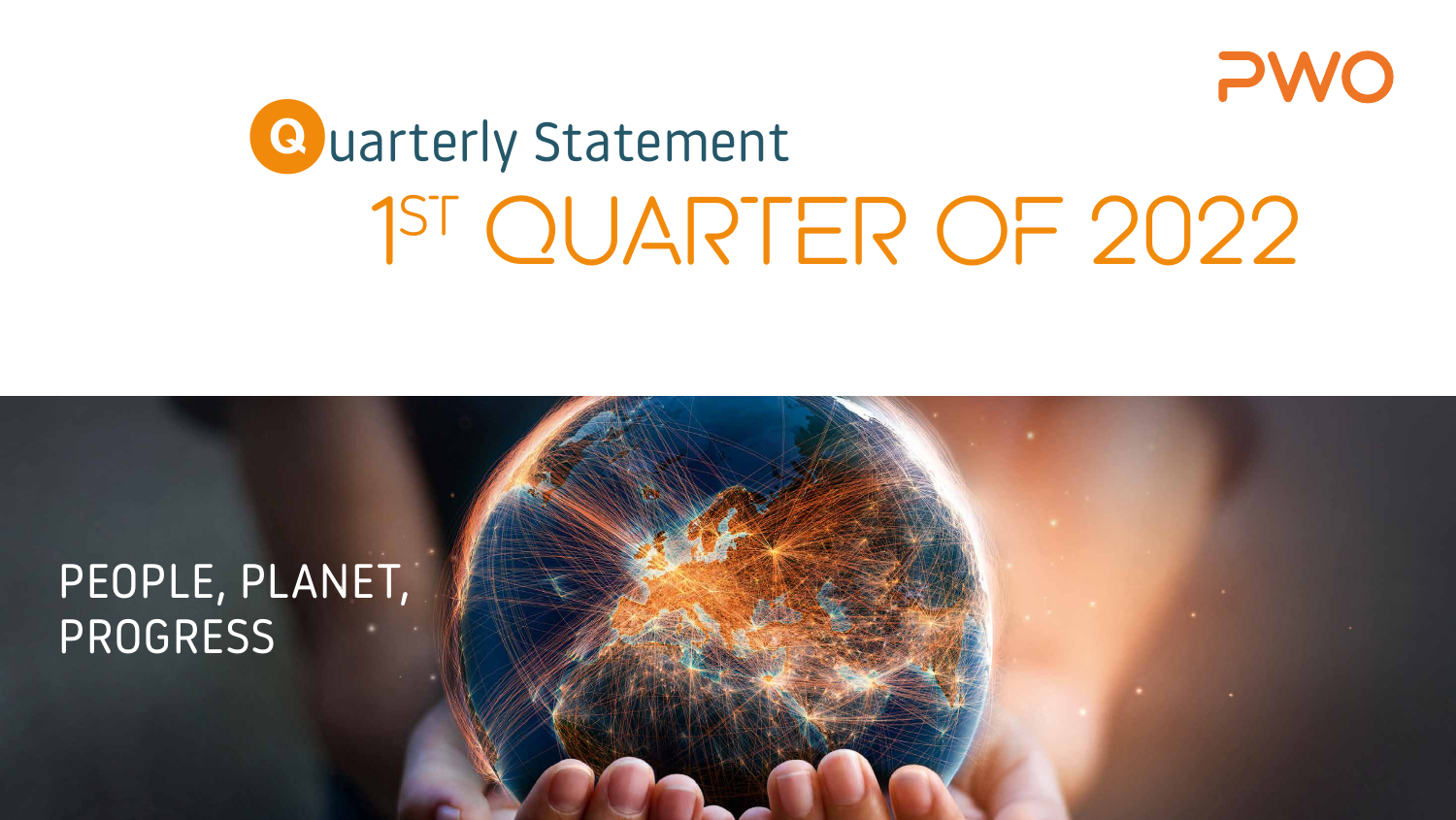<span id="page-1-0"></span>

**back <b>o** forward

# Content

- [Letter from the Executive Board](#page-2-0)
- [Economic Performance](#page-3-0)
- [Financial Information](#page-8-0)
- [Consolidated Income Statement](#page-8-1)
- [Consolidated Statement of Comprehensive Income](#page-9-0)
- [Consolidated Statement of Financial Position](#page-10-0)
- [Consolidated Statement of Changes in Equity](#page-11-0)
- [Consolidated Statement of Cash Flows](#page-12-0)
- [Segment Report](#page-13-0)
- [Additional Information](#page-15-0)
- [Contact](#page-16-0)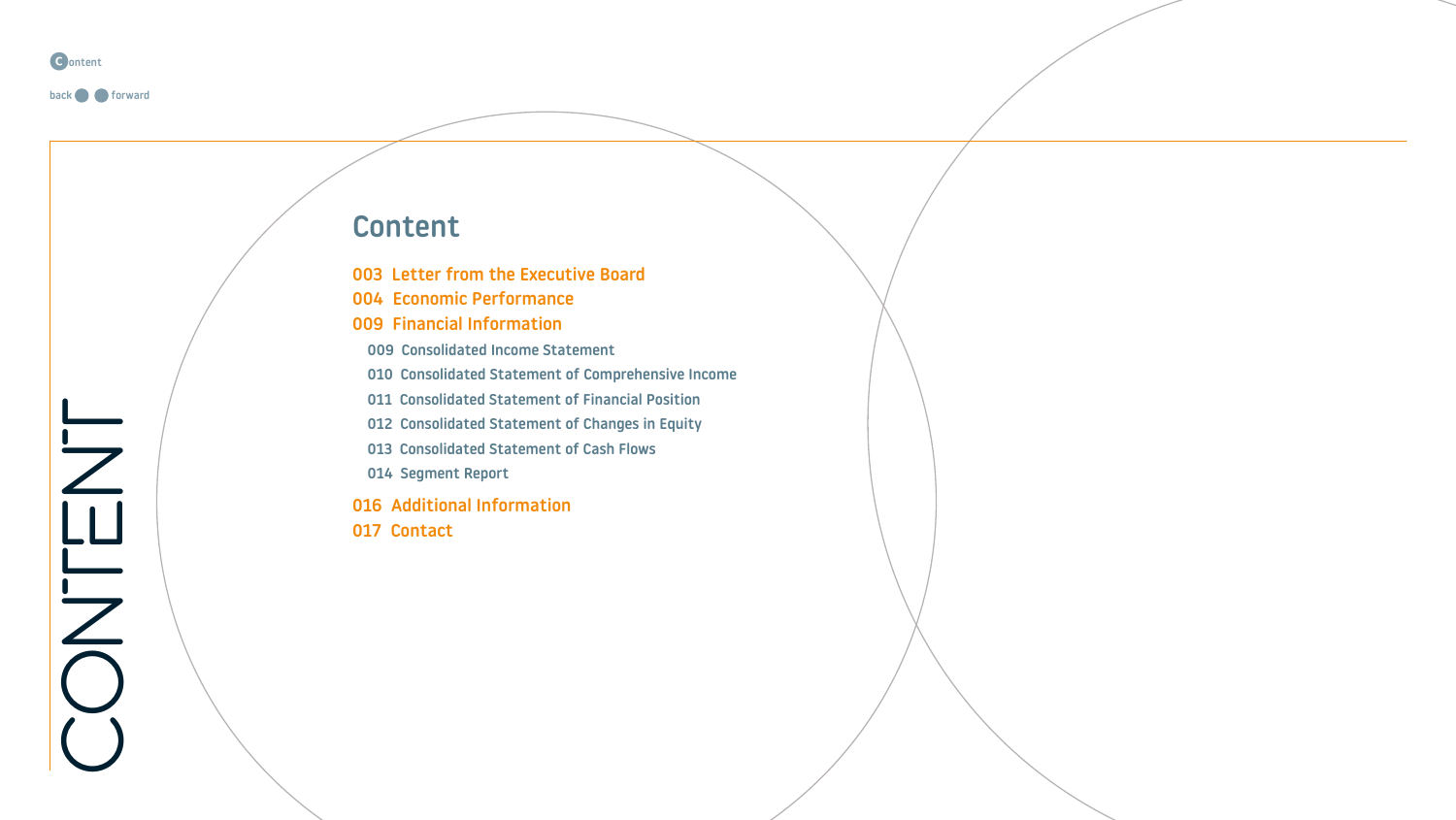

1st Quarter of 2022 **[Letter from the Executive Board](#page-2-0) [Economic Performance](#page-3-0) [Financial Information](#page-8-2) [Additional Information](#page-15-0) [Contact](#page-16-0)**

# <span id="page-2-0"></span>Letter From the Executive Board

Quarterly Statement 1<sup>st</sup> Quarter of 2022

#### **003 [Letter from the Executive Board](#page-2-0)**

004 [Economic Performance](#page-3-0) 

009 [Financial Information](#page-8-0) 

016 [Additional Information](#page-15-0) 

017 [Contact](#page-16-0) 

#### Dear Shareholders, Dear Business Associates,

We have brought the first quarter of the new fiscal year to a successful conclusion as measured by revenue and EBIT before currency effects. This was helped by price adjustments due to increased costs of materials. We also closely manage the cost development of our ongoing business. On the basis of our careful analysis of the risks and rewards foreseeable at this time, we can therefore confirm our forecast for the year.

And with a lifetime new business volume of around EUR 210 million in the first quarter, we are well on our way to securing our growth for the coming years as well. We are particularly pleased by a prototype contract for various fuel cell components based on our successful development work that we received after the end of the reporting period. This is another key step in a new sales market. 2022 will be defined by the transformation of all our business processes towards sustainability, as illustrated by this contract.

this by the Ukraine war. As a company that operates entirely independently from combustion engines, we are optimally positioned for the carbon-neutral mobility of the future. We can therefore fully align all our available resources towards shaping our future. In 2021, as you know, we set up an extensive project to hone our sustainability strategy to further accelerate our journey towards net-zero emissions. We have since joined the Science Based Targets initiative and set short-term, Group-wide carbon reduction targets.

Innovation and technology will be the key to sustainable growth and will contribute to enhancing the Group's enterprise value. All of us at PWO are working hard and with the utmost motivation to make this a reality even in challenging times.

Oberkirch, May 2022

Time is running out to quickly reduce the consumption of fossil energies for the sake of climate protection. A new geopolitical dimension with regard to the current shortage of energy resources has now been added to The Executive Board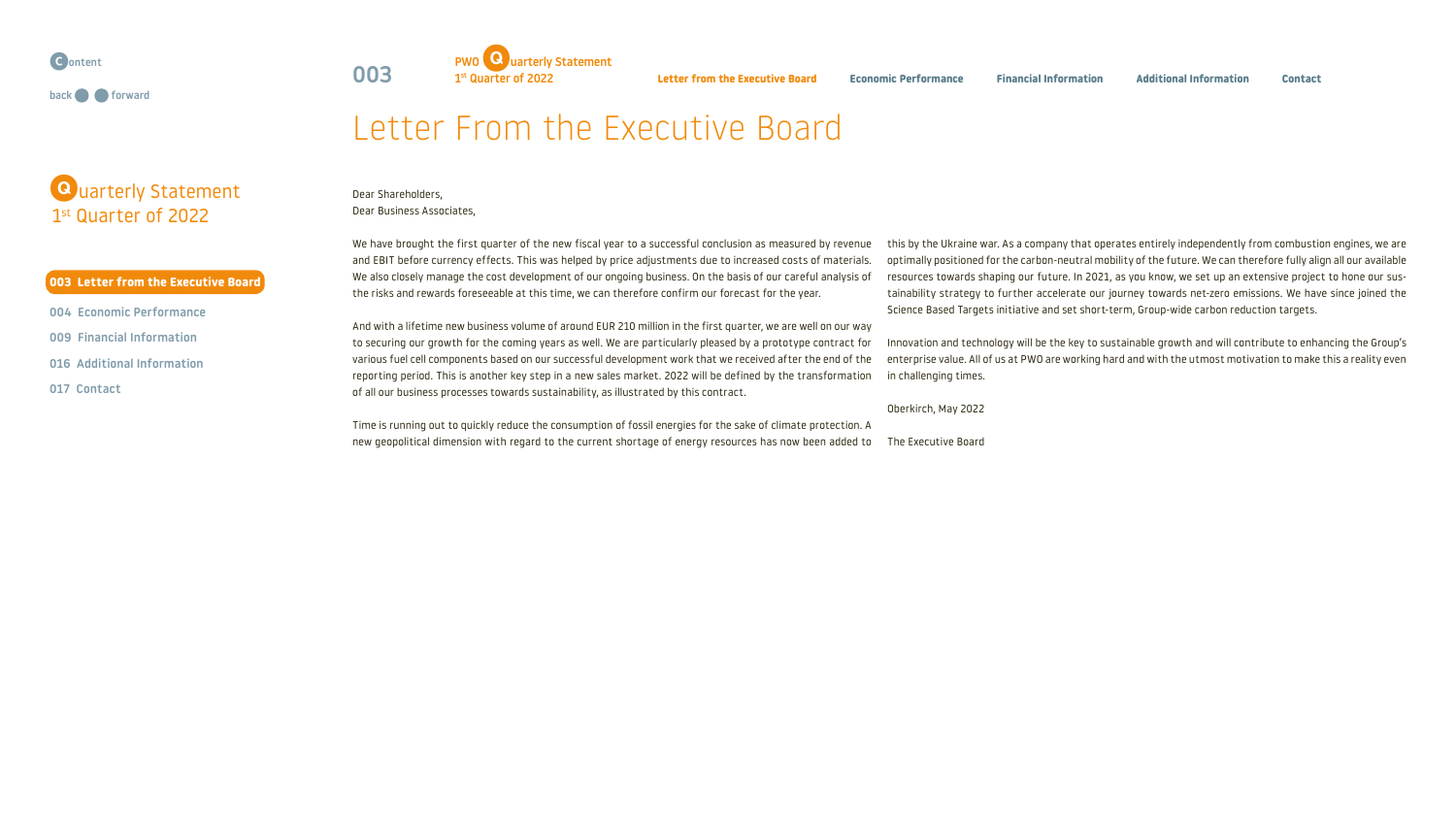# Q uarterly Statement 1st Quarter of 2022

- 003 [Letter from the Executive Board](#page-2-0)
- **004 [Economic Performance](#page-3-0)**
- 009 [Financial Information](#page-8-0)
- 016 [Additional Information](#page-15-0)
- 017 [Contact](#page-16-0)

<span id="page-3-0"></span>

| Economic Performance |
|----------------------|
|                      |

**004** PWO **Q** uarterly Statement

### **Results of Operations**

#### **Selected Information on the Segments and the Group by Region**

| in EURk                         | <b>Germany</b> | <b>Czechia</b> | <b>Canada</b> | <b>Mexico</b> | <b>China</b> | <b>Consolidation</b> | <b>Group</b> |
|---------------------------------|----------------|----------------|---------------|---------------|--------------|----------------------|--------------|
| 3M 2022                         |                |                |               |               |              |                      |              |
| Total revenue                   | 65,806         | 27,970         | 13,460        | 19,186        | 11,931       | 87                   | 138,440      |
| External revenue                | 61,331         | 25,697         | 13,246        | 19,153        | 11,251       | 87                   | 130,765      |
| Gross revenue                   | 65,877         | 27,970         | 13,460        | 19,186        | 11,931       | $-7,588$             | 130,836      |
| EBIT before currency effects    | 1,564          | 2,583          | 416           | 2,188         | 1,022        | 68                   | 7,841        |
| EBIT including currency effects | 1,661          | 2,450          | 416           | 2,168         | 1,020        | 56                   | 7,771        |
| Capital expenditure             | 740            | 970            | 268           | 620           | 44           | 0                    | 2,642        |
| 3M 2021                         |                |                |               |               |              |                      |              |
| Total revenue                   | 58,618         | 20,609         | 7,378         | 16,378        | 12,230       | 0                    | 115,213      |
| External revenue                | 55,676         | 19,856         | 7,273         | 16,358        | 11,019       | 0                    | 110,182      |
| Gross revenue                   | 58,804         | 20,609         | 7,378         | 16,378        | 12,230       | $-5,032$             | 110,367      |
| EBIT before currency effects    | 850            | 1,676          | $-281$        | 1,953         | 1,465        | 24                   | 5,687        |
| EBIT including currency effects | 882            | 1,666          | $-332$        | 1,953         | 1,690        | 66                   | 5,925        |
| Capital expenditure             | 1,044          | 550            | 264           | 97            | 96           | 0                    | 2,051        |

The massive increases in procurement prices and the resulting growth in revenue caused the cost of materials ratio to rise from 53.2% in the previous year to 59.0% in the reporting quarter. Conversely, the staff costs ratio fell from 28.0% to 23.9%.

The modest overall investing activity in the pandemic years caused the depreciation and amortization rate to decline to 4.7% after 5.3% in the previous year. There was an absolute reduction in other operating expenses as against the previous year. This was partly as a result of lower currency expenses, which were accordingly also offset by lower currency income. Adjusted for this effect, other operating expenses were down by EUR 0.9 million year-on-year. In particular, savings were achieved in legal and consulting costs, temporary staff and the expenses grouped into the "miscellaneous" item.

In total, EBIT before currency effects increased to EUR 7.8 million in the first three months of the current fiscal year (previous year: EUR 5.7 million). It amounted to EUR 7.8 million including currency effects as well (previous year: EUR 5.9 million). Finance expenses were essentially at the same level as in the previous year at EUR 1.4 million (previous year: EUR 1.5 million). After slightly higher tax expenses than in the previous year, the net profit for the period improved to EUR 5.2 million (previous year: EUR 4.1 million) and earnings per share to EUR 1.67 (previous year: EUR 1.32).

The development in the results of operations in the first quarter of 2022 This played a large part in the increase in revenue in the reporting pewas largely shaped by a gratifying business performance on the one hand, but also by significant increases in procurement prices on the other. We were able to find amicable solutions with our customers for significant shares of these price increases.

riod. The outbreak of the Ukraine war affected our locations in different ways. These developments are explained individually in the sections below.

1st Quarter of 2022 **[Letter from the Executive Board](#page-2-0) [Economic Performance](#page-3-0) [Financial Information](#page-8-2) [Additional Information](#page-15-0) [Contact](#page-16-0)**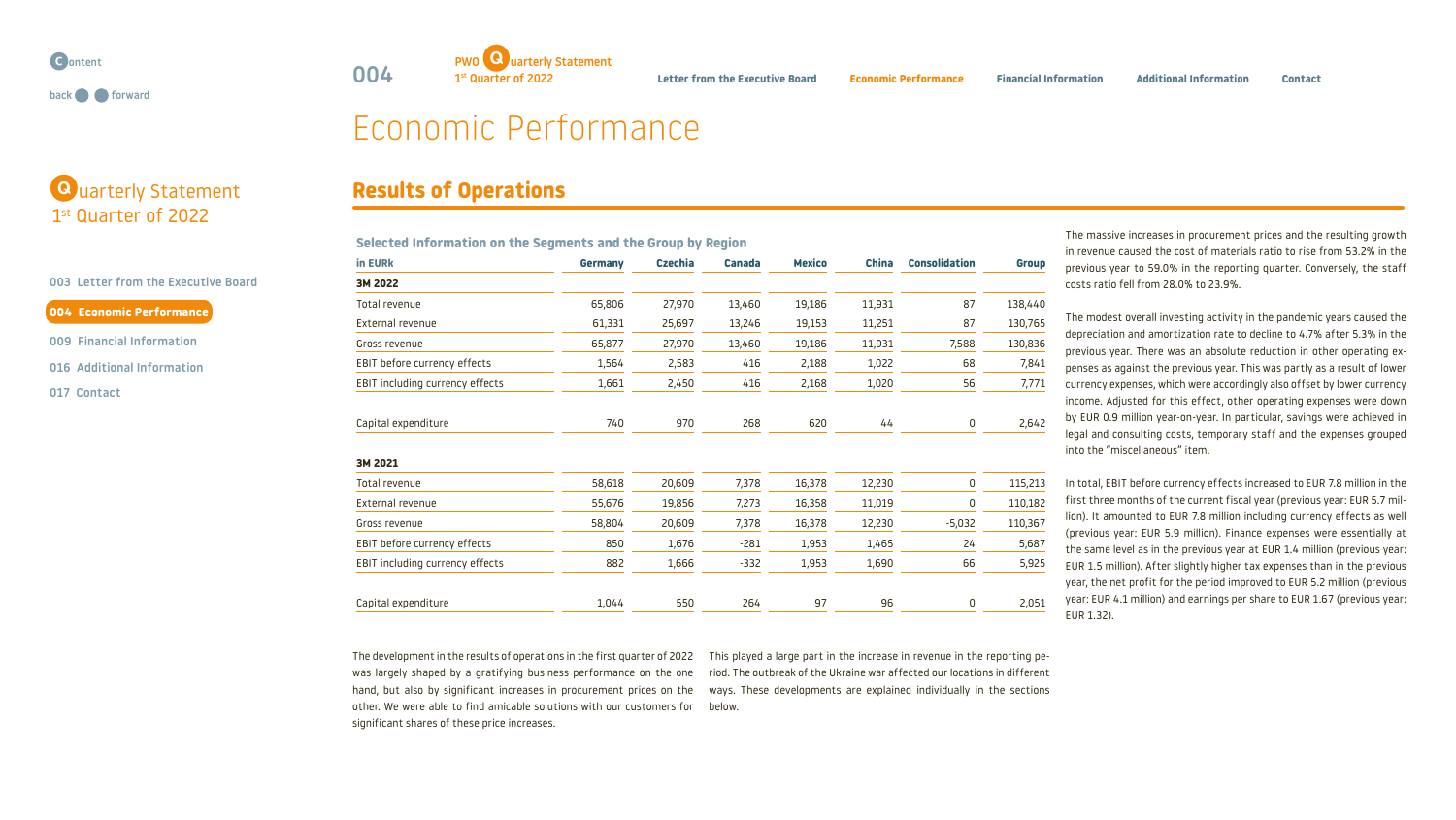

### **Segments**

Quarterly Statement 1st Quarter of 2022

#### 003 [Letter from the Executive Board](#page-2-0)

**004 [Economic Performance](#page-3-0)** 

- 009 [Financial Information](#page-8-0)  016 [Additional Information](#page-15-0)
- 017 [Contact](#page-16-0)

In line with the Group's internal management system, our locations form the basis for segment reporting. The PWO Group has 8 locations around the world, 1 of which in Germany, 2 in Czechia, 1 in Canada and 2 each in Mexico and China. In the following explanation of segment earnings, we refer to EBIT before currency effects as this figure reflects our operating performance.

External revenue at our location in the Germany segment increased accordingly as against the previous year thanks to very stable customer call-offs on average over the reporting quarter and the adjustments in materials prices. As a result, and thanks to the measures implemented to reduce costs overall, EBIT improved significantly as against the same quarter of the previous year. This was mainly helped by a significant reduction in other operating expenses on average across the Group (adjusted for the change from currency effects).

External revenue was up in the Czechia segment as well in the reporting quarter. However, customer call-offs were down slightly in March as a result of production shutdowns for some customers. Despite the strain on operating processes caused by the location's expansion, the segment's EBIT margin continued to improve – once again highlighting what these locations are capable of.

In the Canada segment, new major production operations are currently being launched or ramped up. Together with the price adjustments, this was a key factor in why external revenue was able to virtually double as against the previous year. Tooling revenue performed positively as well. In March, customer call-offs were even higher and are expected to remain so for the coming months as well. Despite substantial costs for the current start-ups and ramp-ups, the segment has already completed the earnings turnaround announced in the previous fiscal year and is well on its way to recovering its former earnings power.

The external revenue in the Mexico segment expanded with a similar energy to the rest of the Group. However, we had anticipated even stronger growth. In March especially, customer call-offs declined significantly. Nevertheless, and despite the ongoing expansion at the location, the segment's EBIT margin held steady at the previous year's level in the first quarter. This was helped by the lower consumption of materials as a result of a change in the product mix.

Our locations in the China segment, like the nation's industry in general, are being affected by the strong local lockdowns ordered by the Chinese government to prevent a resurgence of the coronavirus pandemic. The location in Shenyang remained closed for 5 days at the end of March. The situation has escalated in the Shanghai region as well. For example, shortages of raw materials due to the pandemic resulted in occasional temporary closures here as truck transports are limited by quarantine regulations. Nonetheless, external revenue in the China segment remained at the previous year's level in the reporting period because price adjustments were able to compensate for the higher costs of materials. Accordingly, the contributions generated to cover the operating expenses of series call-offs were in decline, which squeezed EBIT in the reporting period.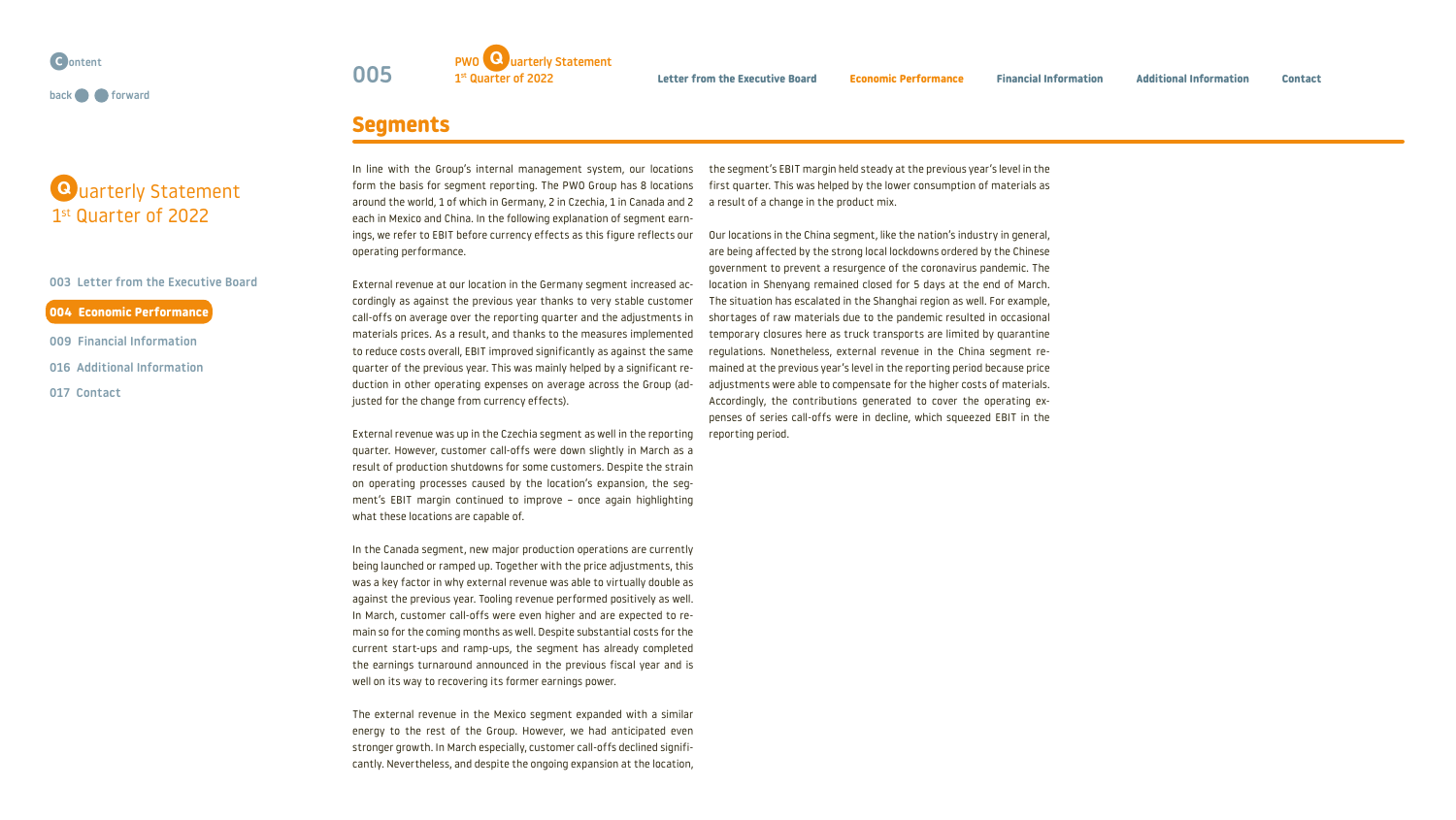

### **Net Assets and Financial Position**

### Quarterly Statement 1st Quarter of 2022



017 [Contact](#page-16-0) 



In the first quarter of the reporting year, developments within the statement of financial position were characterized by consistently low capital expenditure on the one hand and the massive surge in procurement prices on the other. As a result, property, plant and equipment declined slightly as the quarter progressed from EUR 179.9 million as of December 31, 2021 to EUR 177.1 million as of March 31, 2022. Including lower deferred tax assets, which decreased from EUR 17.9 million to EUR 15.8 million, non-current assets dipped from EUR 224.6 million to EUR 219.7 million.

By contrast, receivables and other assets rose from EUR 109.1 million to EUR 130.0 million – mainly as a result of price effects. This is reflected in particular by the increase in trade receivables and short-term contract assets. Overall, total assets amounted to EUR 390.4 million as of the end of the reporting period after EUR 373.3 million as of December 31, 2021.

On the other side of the statement of financial position, equity improved from EUR 125.3 million to EUR 137.0 million. This was essentially as a result of the net profit for the period and the lower measurement of pension provisions on account of changes in interest rates.

Furthermore, mirroring the rise in current assets, current liabilities expanded from EUR 112.7 million to EUR 134.1 million – in particular due to trade payables and current finance liabilities.

The equity ratio climbed from 33.6% at the start of the quarter to 35.1% as of the end of the reporting period. Net debt rose increased from EUR 103.6 million to EUR 111.3 million. We have extensive, unutilized credit facilities at our disposal that give us the flexibility to continue the systematic implementation of our business strategy even in the fraught current geopolitical situation.

The cash flow from operating activities amounted to EUR -4.9 million in the first 3 months of the current fiscal year after EUR 4.0 million in the previous year. This was mainly on account of the increase in current assets described above. The change in current assets resulted in a negative cash flow effect of EUR 25.1 million after a negative effect of EUR 9.1 million in the first quarter of the previous year. Net other non-cash income and expenses amounted to EUR 6.1 million after EUR 4.1 million in the previous year. This item is essentially defined by the actuarial gains from the remeasurement of pension provisions.

Net cash used in investing activities remained low at EUR 2.0 million (previous year: EUR 1.8 million). The investing activities of the reporting period are explained below. The free cash flow after interest paid and received thus amounted to EUR -8.3 million (previous year: EUR 0.7 million). The cash flow from financing activities amounted to EUR 5.2 million (previous year: EUR 12.6 million). This includes the net borrowing of loans and lease liabilities of EUR 6.6 million (previous year: EUR 14.1 million). Cash and cash equivalents, including bank borrowings payable on demand, which are the subject of the Group's cash management, decreased by EUR 1.7 million in the reporting quarter (previous year: increase of EUR 14.8 million).

### **Capital Expenditure**

In the reporting quarter, as shown in the segment report, capital expenditure exceeded the figure for the previous year at EUR 2.6 million (previous year: EUR 2.0 million), but was still at a low level. More significant individual items related to our Germany, Czechia and Mexico segments, while there were no notable specific investments in the Canada or China segments.

Capital investment in the Germany segment amounted to EUR 0.7 million in the first quarter of the current fiscal year (previous year: EUR 1.0 million), including in particular a project-related extension of the pressing plant, which is due to be completed by the end of this year. In the Czechia segment, capital expenditure amounted to EUR 1.0 million in the first 3 months (previous year: EUR 0.6 million) and mainly related to

production facilities for instrument panel carriers prior to the forthcoming major series start-ups. The volume in the Mexico segment totaled EUR 0.6 million (previous year: EUR 0.1 million) and was essentially for the ongoing expansion of our logistics space and the project-related investment in the pressing plant.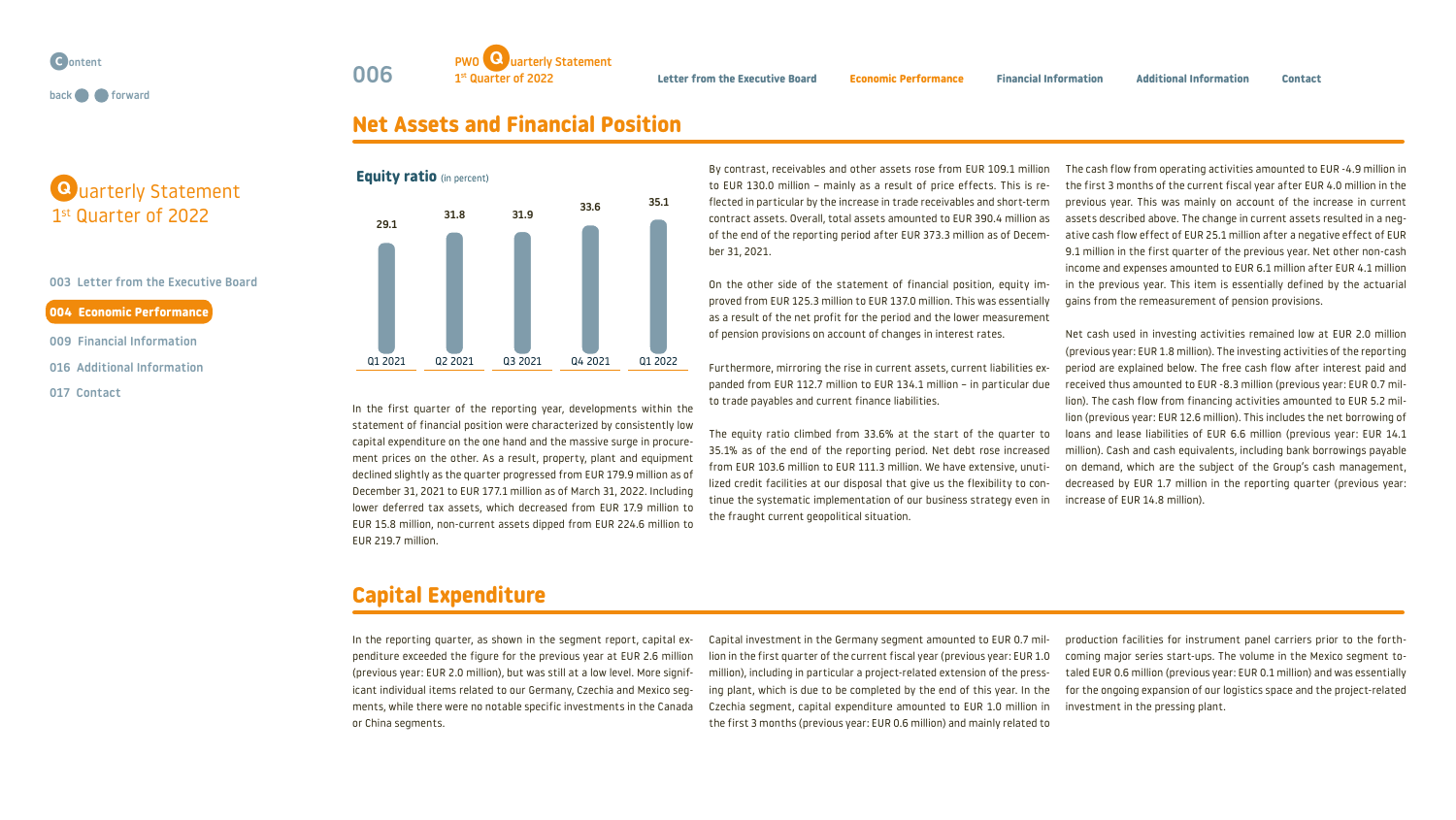### **New Business**

| <b>Q</b> uarterly Statement     |
|---------------------------------|
| 1 <sup>st</sup> Quarter of 2022 |

003 [Letter from the Executive Board](#page-2-0) 

**004 [Economic Performance](#page-3-0)** 

009 [Financial Information](#page-8-0) 

016 [Additional Information](#page-15-0) 

017 [Contact](#page-16-0) 

**Lifetime volume series and tools** (in EUR million)



We are continuously stepping up our sales efforts, regularly working in global teams – consisting of several of our international locations and departments – and we are focused on our development capabilities.

The consistently high level of new business is a testament to the success of this strategy. In the first 3 months, we generated a new business volume of around EUR 210 million. This includes tooling volumes in connection with series orders of around EUR 10 million.

A high share of the current new business was accounted for by our German location in Oberkirch. Above all, we were very successful in the area of ready-to-mount subassemblies with highly complex, thermoformed housings. Furthermore, we are delighted by a substantial additional volume for lightweight air suspension components. We are excellently positioned in state-of-the-art electrohydraulic systems for brake servos as well, and we deliver components that are installed in a wide range of vehicles of various models.

We can report a major order in the field of seat components for our Czech locations. Furthermore, moving forward we will be providing the housing for an on-board charger for one of our customers, thereby once again contributing our expertise in the field of e-mobility. The on-board charger is a key part of the vehicle's fast-charging system and thus its electrification.

The vast majority of the new business signed in the first quarter of 2022 is due to go into production from fiscal 2023 onwards. In some cases, however, the volume of existing orders planned to go into production in 2022 has been increased as well.

A key aspect of our orders is supplying platforms that are used to produce various vehicle models with different start-up and phase-out times. Our orders therefore typically last for between 8 and 10 years on average.

### **Report on Risks and Opportunities**

The risks and opportunities for the development of the PWO Group and its segments as described in the 2021 annual report still apply.

A most serious new development is the war between Russia and Ukraine, which began on February 24, 2022. We do not have locations of our own in either of these countries or significant direct customer or supplier relationships there. Nonetheless, we are naturally affected by the substantial impact on the mobility sector and the general economic repercussions.

These include temporary declines in demand, the disruption of supply chains and, in particular, further significant growth in procurement prices. Our industry experienced massive production slumps in March 2022; key institutions and expert panels withdrew their forecasts for the sector and the economy as a whole for fiscal 2022 and the years thereafter.

At this time, we cannot realistically assess the further course of the war, the effects of current or presumed future sanctions by the western alliance against Russia or the response from third countries such as China or Japan. Similarly, it is not possible for us to give a reliable assessment of any major, global economic distortion as a result of a possible significant contraction in growth in China as a result of its lockdowns to curb the coronavirus pandemic. Recent events make it nigh on impossible to predict the future development of increases in procurement prices, and thus they are not covered by our forecast.

We have reassessed the risks and rewards for fiscal 2022 on the basis of the current situation. In doing so, we have taken into account the new price agreements reached with our customers in recent months and contemporary procurement prices. As far as we deem it appropriate, we have applied discounts on the latest call-off figures reported to us by our customers. We thus feel that the risks presently foreseeable have

been appropriately taken into account. Our assessment of the opportunities that still existed at the start of fiscal 2022 is much lower today.

Our business forecasts do not include estimates of future developments in exchange rates. We use hedging to avoid currency risks. Our goal is to ensure the currency parities assumed when an order is received and thereby the forecast cash flows.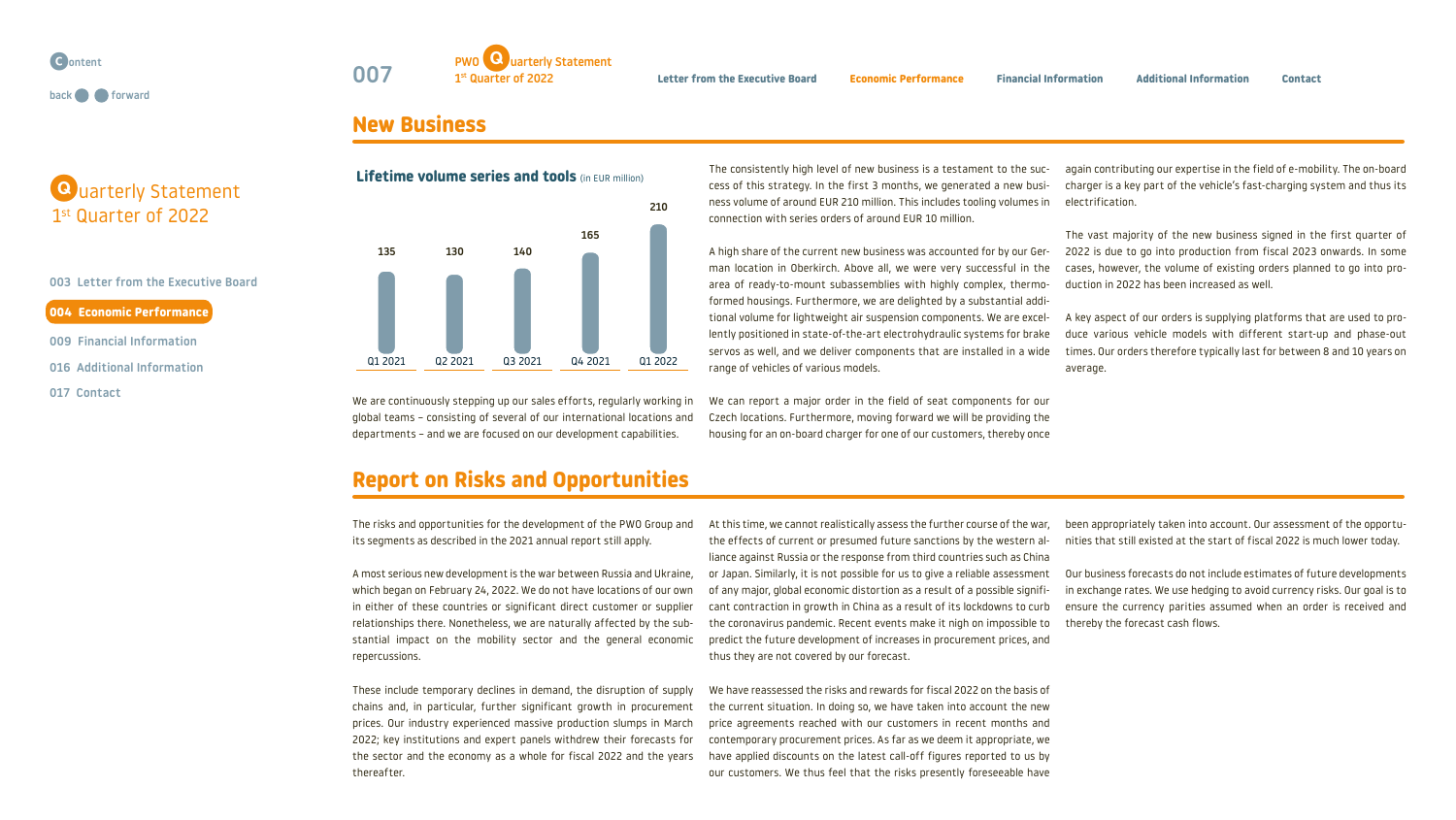

#### 003 [Letter from the Executive Board](#page-2-0)

- **004 [Economic Performance](#page-3-0)**
- 009 [Financial Information](#page-8-0)
- 016 [Additional Information](#page-15-0)
- 017 [Contact](#page-16-0)

### **Report on Forecasts and Outlook**

**OO8** PWO **Q** uarterly Statement

On the basis of the reassessment of risks and opportunities presented in the preceding section, we are confirming our current forecast for fiscal 2022. This is subject to the express proviso that, in particular, the negative economic repercussions stemming from the Ukraine conflict do not escalate any further and that the measures taken to curb the coronavirus pandemic in China do not cause any significant declines in growth or massive supply chain disruption.

Mainly as a result or price adjustments in line with the use of materials for our products and price increases at our suppliers, we expect revenue to grow from EUR 404.3 million in the previous year to around EUR 480 million in the reporting year. EBIT before currency effects will be within a range of EUR 19 to EUR 22 million. We had achieved EUR 22.1 million in the previous year. This had included positive non-recurring effects of EUR 2.3 million that were not repeated.

To ensure the start-ups and ramp-ups of new series productions planned for the coming years, we intend to invest significantly more again in fiscal 2022 – around EUR 30 million after EUR 22.1 million in the previous year.

This planning is expected to produce a breakeven free cash flow (previous year: EUR 4.9 million), a dynamic gearing of 2.5 to 3.0 years (previous year: 2.2 years) and a stable equity ratio (previous year: 33.6%). However, in conjunction with our liquidity-based balance sheet management, we will postpone budget approval until as late in the year as possible as a precaution.

With new business of around EUR 210 million in the first quarter of the reporting year, we have laid a good foundation for achieving our target for the year of more than EUR 500 million.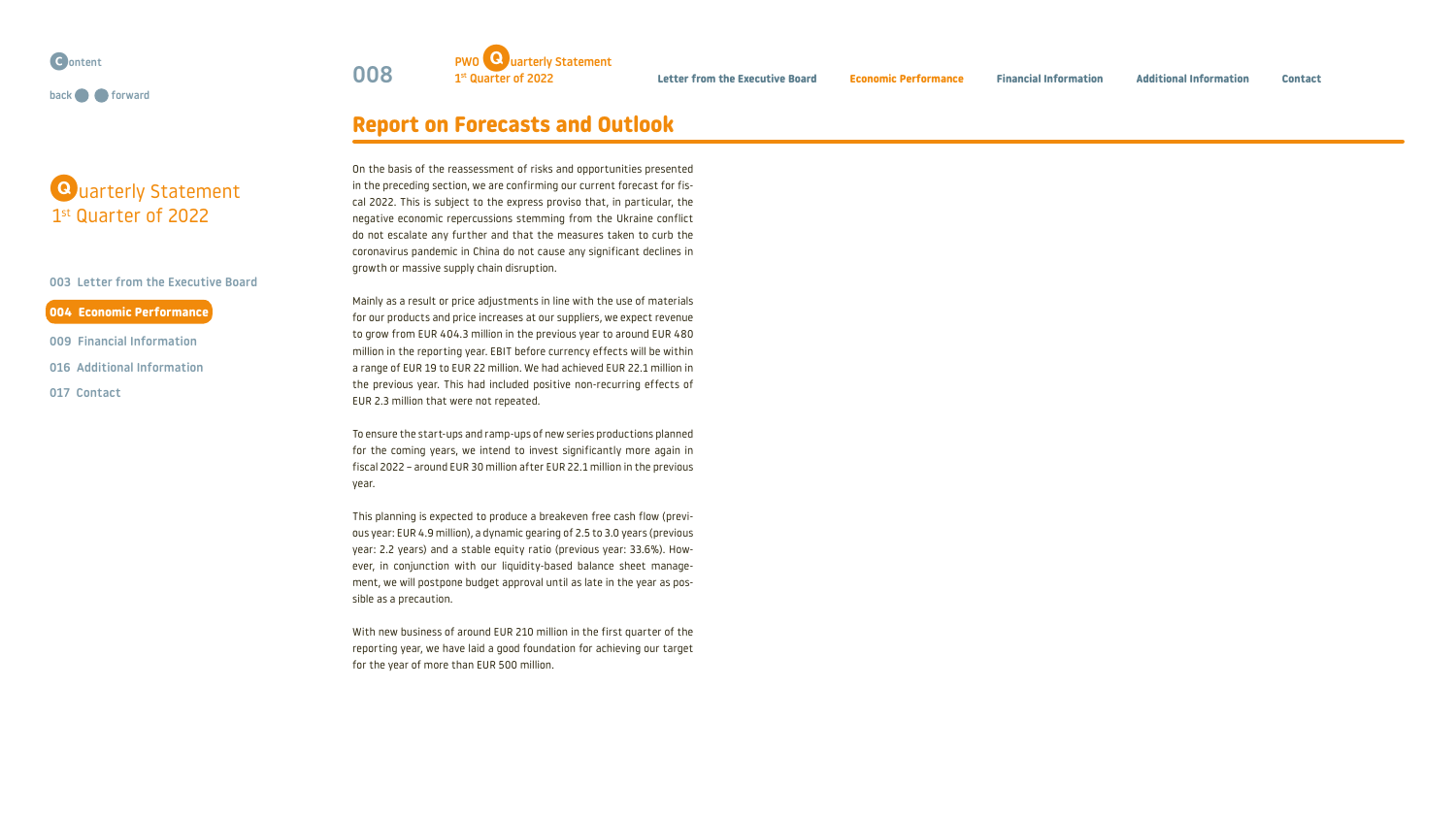<span id="page-8-2"></span>

**back <br>
••** forward



<span id="page-8-0"></span>

# <span id="page-8-1"></span>Consolidated Income Statement

| <b>Q</b> uarterly Statement |
|-----------------------------|
| 1st Quarter of 2022         |

003 [Letter from the Executive Board](#page-2-0) 

004 [Economic Performance](#page-3-0) 

**009 [Financial Information](#page-8-0)** 

 **009 [Consolidated Income Statement](#page-8-1)** 

- 010 [Consolidated Statement of](#page-9-0)  [Comprehensive Income](#page-9-0)
- 011 [Consolidated Statement of](#page-10-0)  [Financial Position](#page-10-0)
- 012 [Consolidated Statement of](#page-11-0)  [Changes in Equity](#page-11-0)
- 013 [Consolidated Statement of](#page-12-0)  [Cash Flows](#page-12-0)
- 014 [Segment Report](#page-13-0)
- 016 [Additional Information](#page-15-0)

|                                |         | Q1 2022                      | Q1 2021 |                              |
|--------------------------------|---------|------------------------------|---------|------------------------------|
|                                |         | <b>EURK</b> Percentage share |         | <b>EURK</b> Percentage share |
| <b>Revenue</b>                 | 130,765 | 100.0                        | 110,182 | 100.0                        |
| Own work capitalized           | 71      | 0.1                          | 185     | 0.2                          |
| Gross Revenue                  | 130,836 | 100.1                        | 110,367 | 100.2                        |
| Other operating income         | 2,603   | 2.0                          | 4,693   | 4.3                          |
| Cost of materials              | 77,189  | 59.0                         | 58,569  | 53.2                         |
| Staff costs                    | 31,308  | 23.9                         | 30,820  | 28.0                         |
| Depreciation/amortization      | 6,096   | 4.7                          | 5,879   | 5.3                          |
| Other operating expenses       | 11,075  | 8.5                          | 13,867  | 12.6                         |
| <b>EBIT</b>                    | 7,771   | 5.9                          | 5,925   | 5.4                          |
| Finance costs                  | 1,420   | 1.1                          | 1,460   | 1.3                          |
| <b>EBT</b>                     | 6,351   | 4.9                          | 4,465   | 4.1                          |
| Income taxes                   | 1,140   | 0.9                          | 325     | 0.3                          |
| Net income/loss for the period | 5,211   | 4.0                          | 4,140   | 3.8                          |
| Earnings per share in EUR      | 1.67    |                              | 1.32    |                              |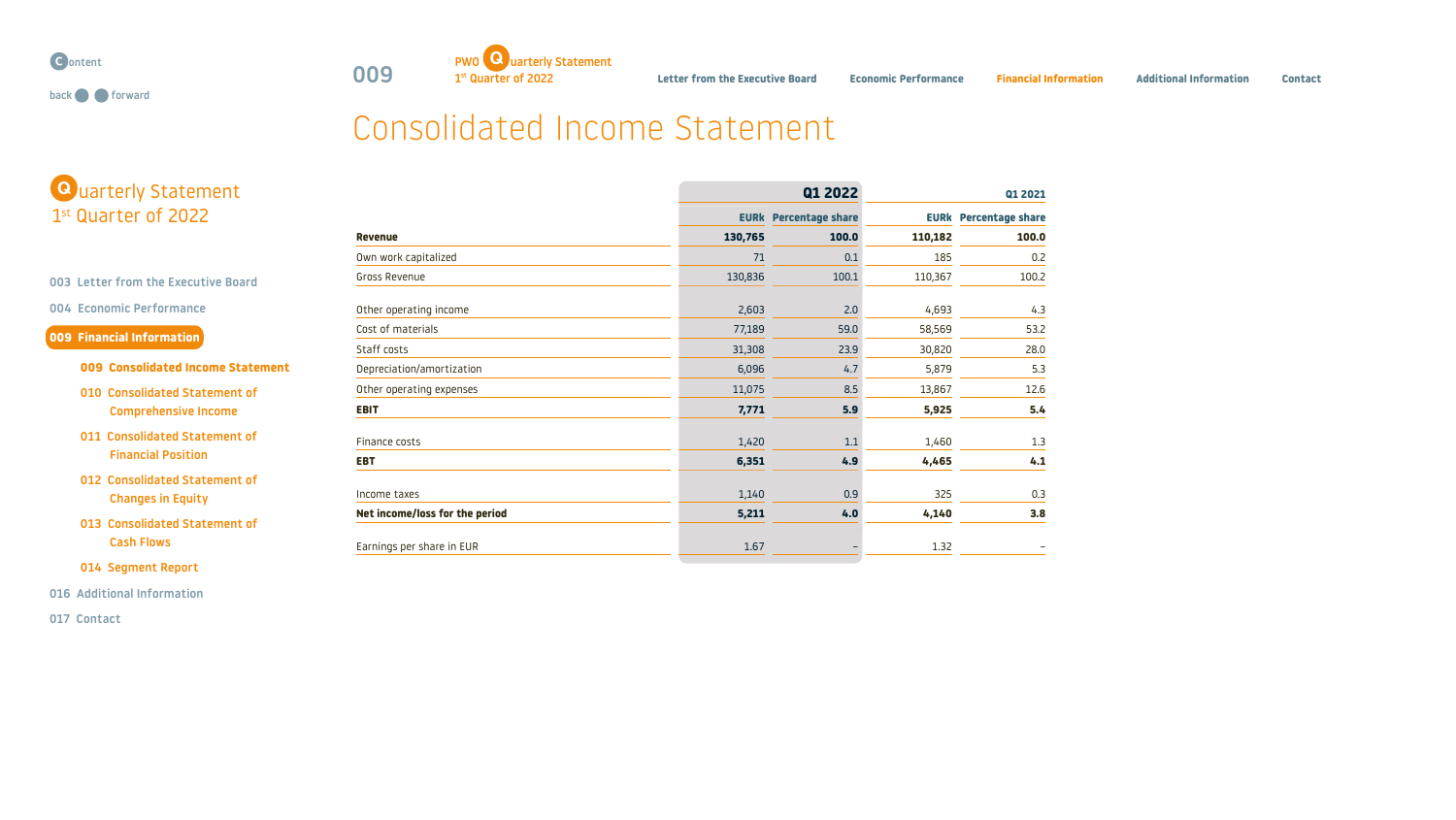

**back of forward** 



1st Quarter of 2022 **[Letter from the Executive Board](#page-2-0) [Economic Performance](#page-3-0) [Financial Information](#page-8-2) [Additional Information](#page-15-0) [Contact](#page-16-0)**

# <span id="page-9-0"></span>Consolidated Statement of Comprehensive Income

### Quarterly Statement 1<sup>st</sup> Quarter of 2022

003 [Letter from the Executive Board](#page-2-0) tive Board

004 [Economic Performance](#page-3-0) 

#### **009 [Financial Information](#page-8-0)**

009 [Consolidated Income Statement](#page-8-1) 

- **010 [Consolidated Statement of](#page-9-0)  [Comprehensive Income](#page-9-0)**
- 011 [Consolidated Statement of](#page-10-0)  [Financial Position](#page-10-0)
- 012 [Consolidated Statement of](#page-11-0)  [Changes in Equity](#page-11-0)
- 013 [Consolidated Statement of](#page-12-0)  [Cash Flows](#page-12-0)

#### 014 [Segment Report](#page-13-0)

016 [Additional Information](#page-15-0) 

| <b>EURK</b>                                                              | Q1 2022  | Q1 2021  |
|--------------------------------------------------------------------------|----------|----------|
| Net Income/Loss for the period                                           | 5,211    | 4,140    |
| Net gains (PY: net losses) from cash flow hedges                         | 966      | $-786$   |
| Tax effect                                                               | $-194$   | 230      |
| Currency translation difference                                          | $-60$    | 1,521    |
| Items that may be reclassified to profit and loss in a subsequent period | 712      | 965      |
| Actuarial gains on defined benefit pension plans                         | 7,880    | 4,888    |
| Tax effect                                                               | $-2,106$ | $-1,390$ |
| Items that will not be reclassified to profit or loss                    | 5,774    | 3,498    |
| Other comprehensive income after tax                                     | 6,486    | 4,463    |
| Total comprehensive income after tax                                     | 11,697   | 8,603    |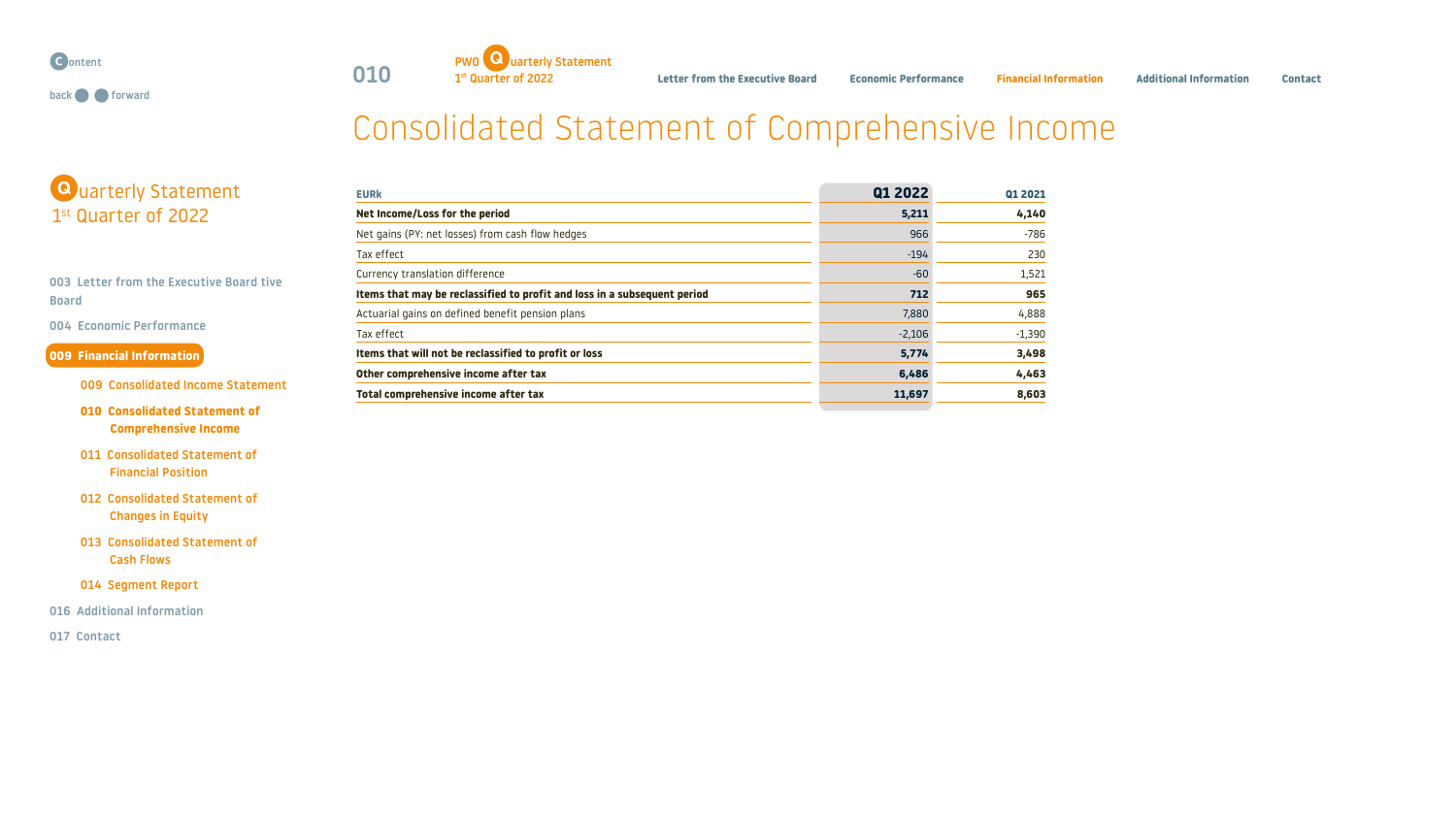

**back <br>
••** forward



1st Quarter of 2022 **[Letter from the Executive Board](#page-2-0) [Economic Performance](#page-3-0) [Financial Information](#page-8-2) [Additional Information](#page-15-0) [Contact](#page-16-0)**

# <span id="page-10-0"></span>Consolidated Statement of Financial Position

| Q uarterly Statement            |  |
|---------------------------------|--|
| 1 <sup>st</sup> Quarter of 2022 |  |

003 [Letter from the Executive Board](#page-2-0)  004 [Economic Performance](#page-3-0) 

**009 [Financial Information](#page-8-0)** 

009 [Consolidated Income Statement](#page-8-1) 

 010 [Consolidated Statement of](#page-9-0)  [Comprehensive Income](#page-9-0) 

 **011 [Consolidated Statement of](#page-10-0)  [Financial Position](#page-10-0)** 

 012 [Consolidated Statement of](#page-11-0)  [Changes in Equity](#page-11-0) 

 013 [Consolidated Statement of](#page-12-0)  [Cash](#page-12-0) Flows

014 [Segment Report](#page-13-0) 

016 [Additional Information](#page-15-0) 

| <b>Assets</b>                       |               |               | <b>Equity and Liabilities</b>         |               |               |
|-------------------------------------|---------------|---------------|---------------------------------------|---------------|---------------|
| <b>EURk</b>                         | Mar. 31, 2022 | Dec. 31, 2021 | <b>EURk</b>                           | Mar. 31, 2022 | Dec. 31, 2021 |
| Property, plant and equipment       | 177,074       | 179,920       | <b>Equity</b>                         | 136,998       | 125,301       |
| Intangible assets                   | 8,955         | 8,960         | Non-current financial liabilities     | 61,227        | 68,926        |
| Contract assets                     | 17,827        | 17,794        | Pension provisions                    | 54,058        | 61,897        |
| Deferred tax assets                 | 15,796        | 17,937        | Other provisions                      | 2,446         | 2,456         |
| <b>Non-current assets</b>           | 219,652       | 224,611       | Deferred tax liabilities              | 1,618         | 1,997         |
| <b>Inventories</b>                  | 36,894        | 32,613        | <b>Non-current liabilities</b>        | 119,349       | 135,276       |
| Trade and other receivables         | 50,282        | 39,930        | Trade and other payables              | 74,176        | 61,597        |
| Contract assets                     | 65,438        | 59,065        | Current financial liabilities         | 53,981        | 41,590        |
| Other assets                        | 12,395        | 8,766         | Other financial liabilities           | 4,097         | 4,210         |
| Other financial assets              | 1,637         | 1,121         | Current portion of pension provisions | 1,841         | 1,841         |
| Income tax receivables              | 211           | 259           | Current portion of other provisions   |               | 3,457         |
| <b>Receivables and other assets</b> | 129,963       | 109,141       | <b>Current liabilities</b>            | 134,095       | 112,695       |
| <b>Cash and cash equivalents</b>    | 3,933         | 6,907         | <b>Total liabilities</b>              | 253,444       | 247,971       |
| <b>Current assets</b>               | 170,790       | 148,661       |                                       |               |               |
| <b>Total assets</b>                 | 390,442       | 373,272       | <b>Total equity and liabilities</b>   | 390,442       | 373,272       |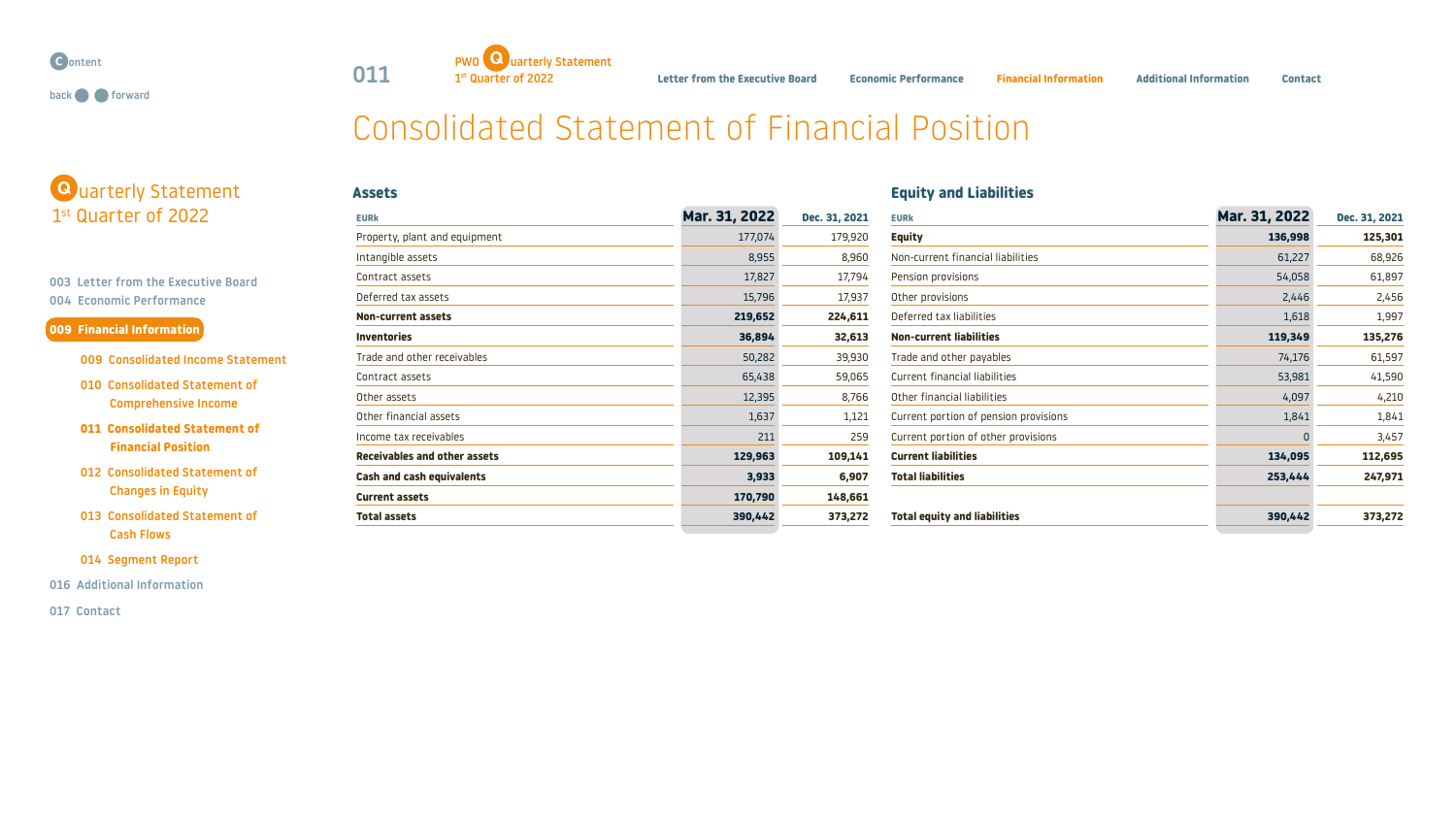

**back of forward** 



1st Quarter of 2022 **[Letter from the Executive Board](#page-2-0) [Economic Performance](#page-3-0) [Financial Information](#page-8-2) [Additional Information](#page-15-0) [Contact](#page-16-0)**

# <span id="page-11-0"></span>Consolidated Statement of Changes in Equity

## Q uarterly Statement 1st Quarter of 2022

003 [Letter from the Executive Board](#page-2-0) 

004 [Economic Performance](#page-3-0) 

#### **009 [Financial Information](#page-8-0)**

009 [Consolidated Income Statement](#page-8-1) 

 010 [Consolidated Statement of](#page-9-0)  [Comprehensive Income](#page-9-0) 

 011 [Consolidated Statement of](#page-10-0)  [Financial Position](#page-10-0) 

 **012 [Consolidated Statement of](#page-11-0)  [Changes in Equity](#page-11-0)**

 013 [Consolidated Statement of](#page-12-0)  [Cash Flows](#page-12-0)

014 [Segment Report](#page-13-0) 

016 [Additional Information](#page-15-0) 

|                                |                       |                         |                          | <b>Equity attributable to PWO AG shareholders</b> |                                        |                        |              |  |
|--------------------------------|-----------------------|-------------------------|--------------------------|---------------------------------------------------|----------------------------------------|------------------------|--------------|--|
|                                |                       | <b>Capital reserves</b> |                          |                                                   |                                        | <b>Other reserves</b>  |              |  |
| <b>EURK</b>                    | <b>Issued capital</b> |                         | <b>Retained earnings</b> | <b>Defined benefit plans</b>                      | <b>Foreign exchange</b><br>differences | <b>Cash flow hedge</b> | <b>Total</b> |  |
| <b>January 1, 2021</b>         | 9,375                 | 37,494                  | 77,240                   | $-22,158$                                         | 631                                    | 1,882                  | 104,464      |  |
| Net income/loss for the period |                       |                         | 4,140                    |                                                   |                                        |                        | 4,140        |  |
| Other comprehensive income     |                       |                         |                          | 3,498                                             | 1,521                                  | $-556$                 | 4,463        |  |
| March 31, 2021                 | 9,375                 | 37,494                  | 81,380                   | $-18,660$                                         | 2,152                                  | 1,326                  | 113,067      |  |
| <b>January 1, 2022</b>         | 9,375                 | 37,494                  | 91,982                   | $-19,503$                                         | 4,038                                  | 1,915                  | 125,301      |  |
| Net income/loss for the period |                       |                         | 5,211                    |                                                   |                                        |                        | 5,211        |  |
| Other comprehensive income     |                       |                         |                          | 5,774                                             | $-60$                                  | 772                    | 6,486        |  |
| March 31, 2022                 | 9,375                 | 37,494                  | 97,193                   | $-13,729$                                         | 3,978                                  | 2,687                  | 136,998      |  |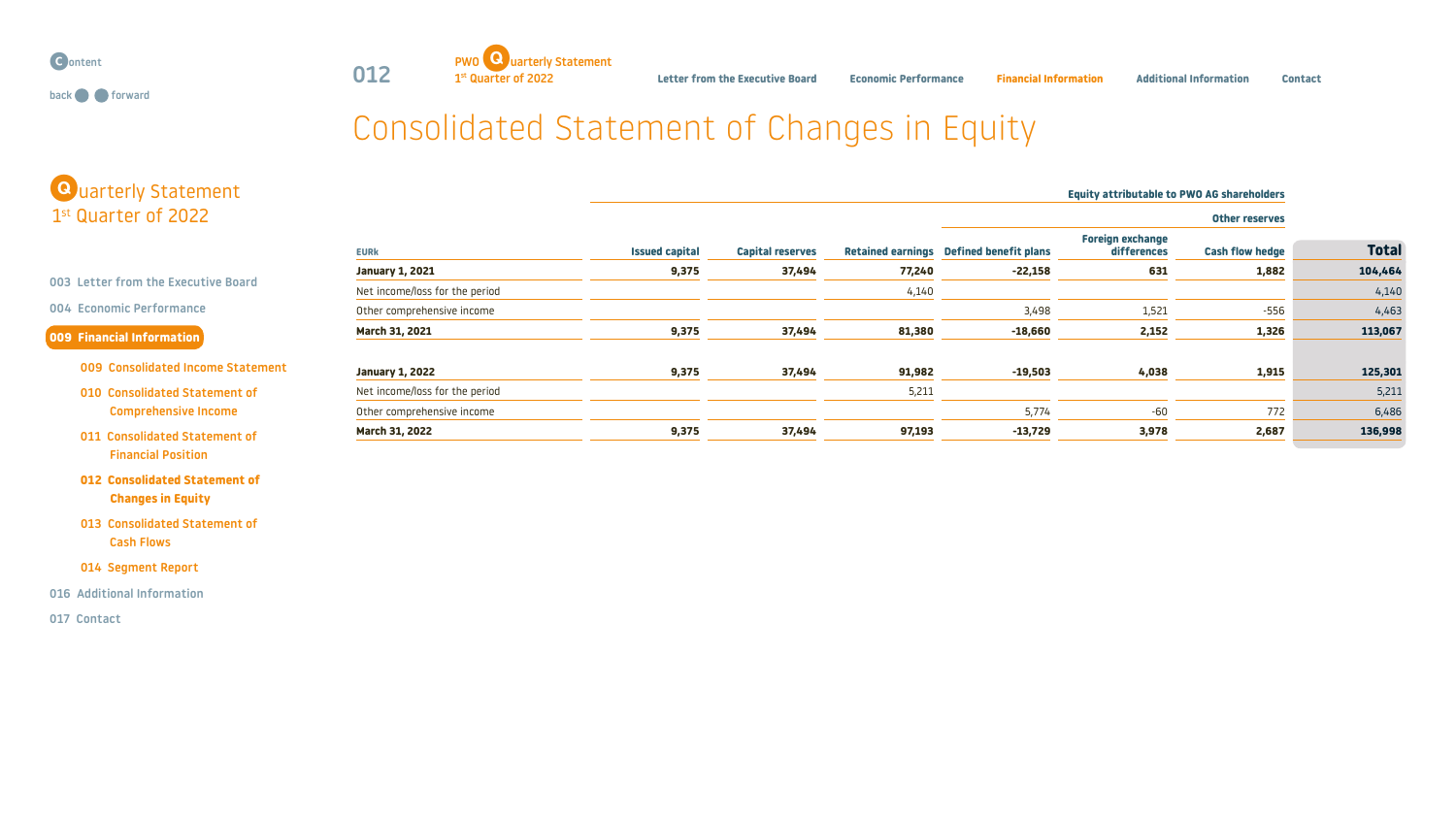



003 [Letter from the Executive Board](#page-2-0) 

004 [Economic Performance](#page-3-0) 

#### **009 [Financial Information](#page-8-0)**

009 [Consolidated Income Statement](#page-8-1) 

- 010 [Consolidated Statement of](#page-9-0)  [Comprehensive Income](#page-9-0)
- 011 [Consolidated Statement of](#page-10-0)  [Financial Position](#page-10-0)

 012 [Consolidated Statement of](#page-11-0)  [Changes in Equity](#page-11-0)

 **013 [Consolidated Statement of](#page-12-0)  [Cash Flows](#page-12-0)** 

014 [Segment Report](#page-13-0) 

016 [Additional Information](#page-15-0) 

017 [Contact](#page-16-0) 

<span id="page-12-0"></span>

| Consolidated Statement of Cash Flows |  |  |
|--------------------------------------|--|--|

**O13** PWO **Q** uarterly Statement

| <b>EURk</b>                                                                             | Q1 2022   | <b>Q1 2021</b> |
|-----------------------------------------------------------------------------------------|-----------|----------------|
| Net income/loss for the period                                                          | 5,211     | 4,140          |
| Depreciation of property, plant and equipment and amortization of intangible assets     | 6,096     | 5,879          |
| Income tax expense                                                                      | 1,140     | 325            |
| Interest income and expenses                                                            | 1,420     | 1,460          |
| Change in current assets                                                                | $-25,102$ | $-9,129$       |
| Change in non-current assets                                                            | $-33$     | $-975$         |
| Change in current liabilities (not including financial liabilities)                     | 9,008     | 3,414          |
| Change in non-current liabilities (not including financial liabilities)                 | $-8,228$  | $-5,158$       |
| Income taxes paid                                                                       | $-410$    | 0              |
| Other non-cash expenses/income                                                          | 6,058     | 4,145          |
| Gain on disposal of property, plant and equipment                                       | $-17$     | $-66$          |
| Cash flow from operating activities                                                     | $-4,857$  | 4,035          |
| Proceeds from disposal of property, plant, and equipment                                | 144       | 67             |
| Payments for capital expenditure on property, plant and equipment                       | $-2,308$  | $-1,633$       |
| Payments for capital expenditure on intangible assets                                   | 168       | $-276$         |
| <b>Cash flow from investing activities</b>                                              | $-1,996$  | $-1,842$       |
| Interest paid                                                                           | $-1,566$  | $-1,519$       |
| Interest received                                                                       | 154       | 0              |
| Proceeds from borrowings                                                                | 13,319    | 18,300         |
| Repayment of borrowings                                                                 | $-5,742$  | $-3,186$       |
| Repayment of lease liabilities                                                          | $-1,010$  | $-1,010$       |
| <b>Cash flow from financing activities</b>                                              | 5,155     | 12,585         |
| Net change in cash and cash equivalents                                                 | $-1,698$  | 14,778         |
| Effect of exchange rate changes on cash and cash equivalents                            | $-74$     | $-174$         |
| Cash and cash equivalents as of January 1                                               | $-5,901$  | $-4,526$       |
| Cash and cash equivalents as of March 31                                                | $-7,673$  | 10,078         |
| of which cash and cash equivalents according to the statement of financial position     | 3,933     | 23,616         |
| of which bank borrowings due on demand that are included in the Group's cash management | $-11,606$ | $-13,538$      |
|                                                                                         |           |                |

1st Quarter of 2022 **[Letter from the Executive Board](#page-2-0) [Economic Performance](#page-3-0) [Financial Information](#page-8-2) [Additional Information](#page-15-0) [Contact](#page-16-0)**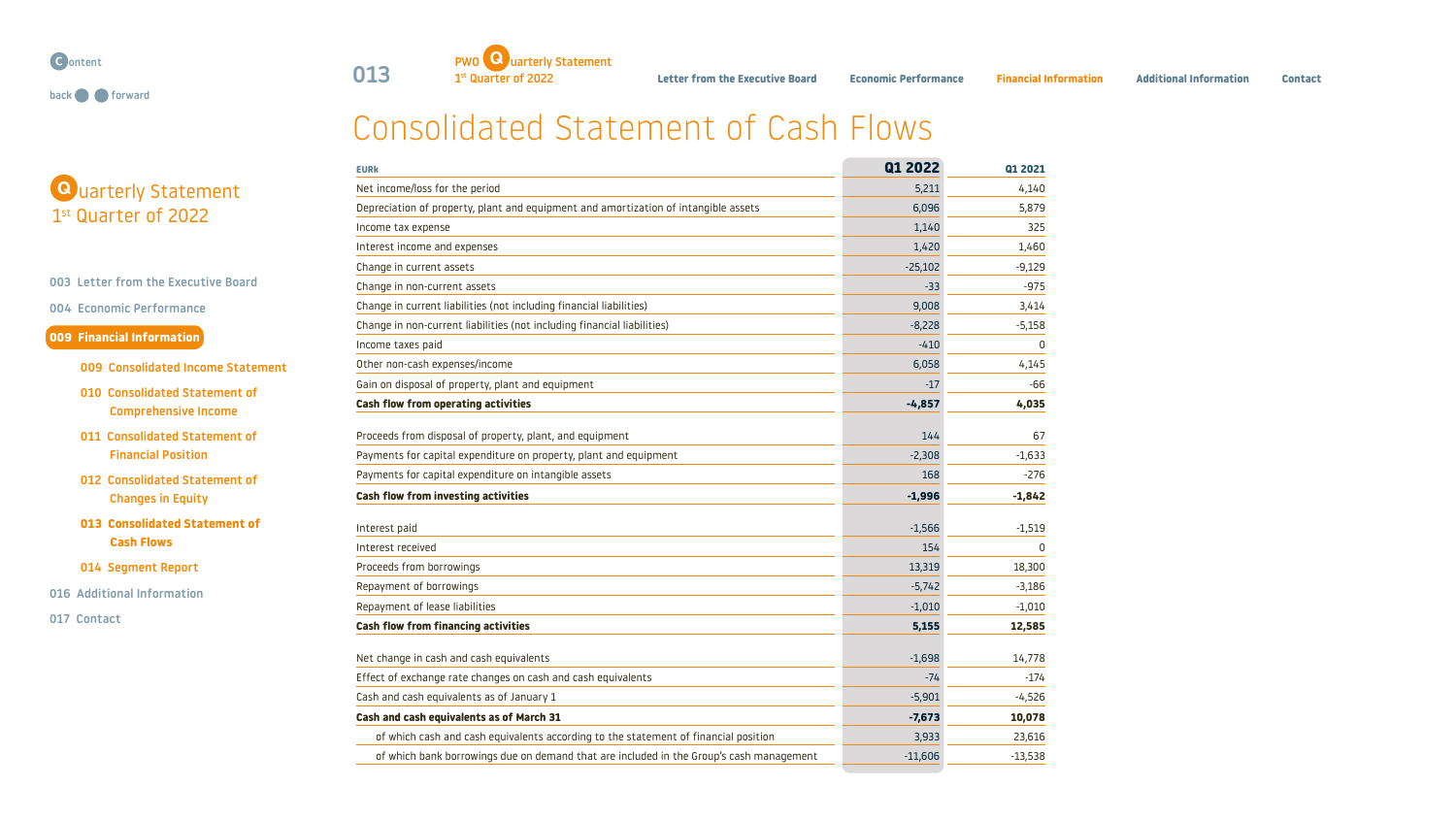

# <span id="page-13-0"></span>Segment Report

|             | <b>Q</b> uarterly Statement<br>1st Quarter of 2022           |
|-------------|--------------------------------------------------------------|
|             | 003 Letter from the Executive Board                          |
|             | 004 Economic Performance                                     |
|             | 009 Financial Information                                    |
|             | 009 Consolidated Income Statement                            |
|             | 010 Consolidated Statement of<br><b>Comprehensive Income</b> |
|             | 011 Consolidated Statement of<br><b>Financial Position</b>   |
|             | 012 Consolidated Statement of<br><b>Changes in Equity</b>    |
|             | 013 Consolidated Statement of<br><b>Cash Flows</b>           |
|             | 014 Segment Report                                           |
|             | 016 Additional Information                                   |
| 017 Contact |                                                              |

| <b>Segment Information by Region Q1 2022</b> |                |                |               |               |              |                      |              |
|----------------------------------------------|----------------|----------------|---------------|---------------|--------------|----------------------|--------------|
| <b>EURK</b>                                  | <b>Germany</b> | <b>Czechia</b> | <b>Canada</b> | <b>Mexico</b> | <b>China</b> | <b>Consolidation</b> | <b>Group</b> |
| Total revenue                                | 65,806         | 27,970         | 13,460        | 19,186        | 11,931       | 87                   | 138,440      |
| Internal revenue                             | $-4,475$       | $-2,273$       | $-214$        | $-33$         | $-680$       | 0                    | $-7,675$     |
| <b>External revenue</b>                      | 61,331         | 25,697         | 13,246        | 19,153        | 11,251       | 87                   | 130,765      |
| <b>Gross revenue</b>                         | 65,877         | 27,970         | 13,460        | 19,186        | 11,931       | $-7,588$             | 130,836      |
| Other income                                 | 3,573          | 128            | 326           | 108           | 201          | $-1,733$             | 2,603        |
| Total expenses                               | 65,335         | 24,375         | 12,840        | 15,966        | 10,421       | $-9,365$             | 119,572      |
| Depreciation/amortization                    | 2,454          | 1,273          | 530           | 1,160         | 691          | $-12$                | 6,096        |
| <b>EBIT before currency effects</b>          | 1,564          | 2,583          | 416           | 2,188         | 1,022        | 68                   | 7,841        |
| <b>EBIT including currency effects</b>       | 1,661          | 2,450          | 416           | 2,168         | 1,020        | 56                   | 7,771        |
| Interest income                              | 1,110          | 0              | 0             | 0             | $-1$         | $-956$               | 153          |
| Interest expenses                            | 1,121          | 343            | 143           | 536           | 386          | $-956$               | 1,573        |
| <b>Earnings before taxes (EBT)</b>           | 1,650          | 2,107          | 273           | 1,632         | 633          | 56                   | 6,351        |
| Income taxes                                 | 1,173          | $-44$          | 68            | 0             | 163          | $-220$               | 1,140        |
| Net income/loss for the period               | 477            | 2,151          | 205           | 1,632         | 470          | 276                  | 5,211        |
| Assets                                       | 167,142        | 100,778        | 39,311        | 63,691        | 56,482       | $-36,962$            | 390,442      |
| of which non-current assets <sup>1</sup>     | 53,594         | 57,338         | 16,679        | 29,940        | 28,681       | $-203$               | 186,029      |
| of which contract assets                     | 41,092         | 15,410         | 9,224         | 10,784        | 9,450        | $-2,695$             | 83,265       |
| Liabilities                                  | 39,400         | 47,952         | 21,038        | 45,837        | 56,423       | 42,794               | 253,444      |
| Capital expenditure                          | 740            | 970            | 268           | 620           | 44           | 0                    | 2,642        |
| <b>Employees (as of March, 31)</b>           | 1,076          | 680            | 306           | 528           | 299          |                      | 2,889        |

1 The non-current assets do not include deferred taxes.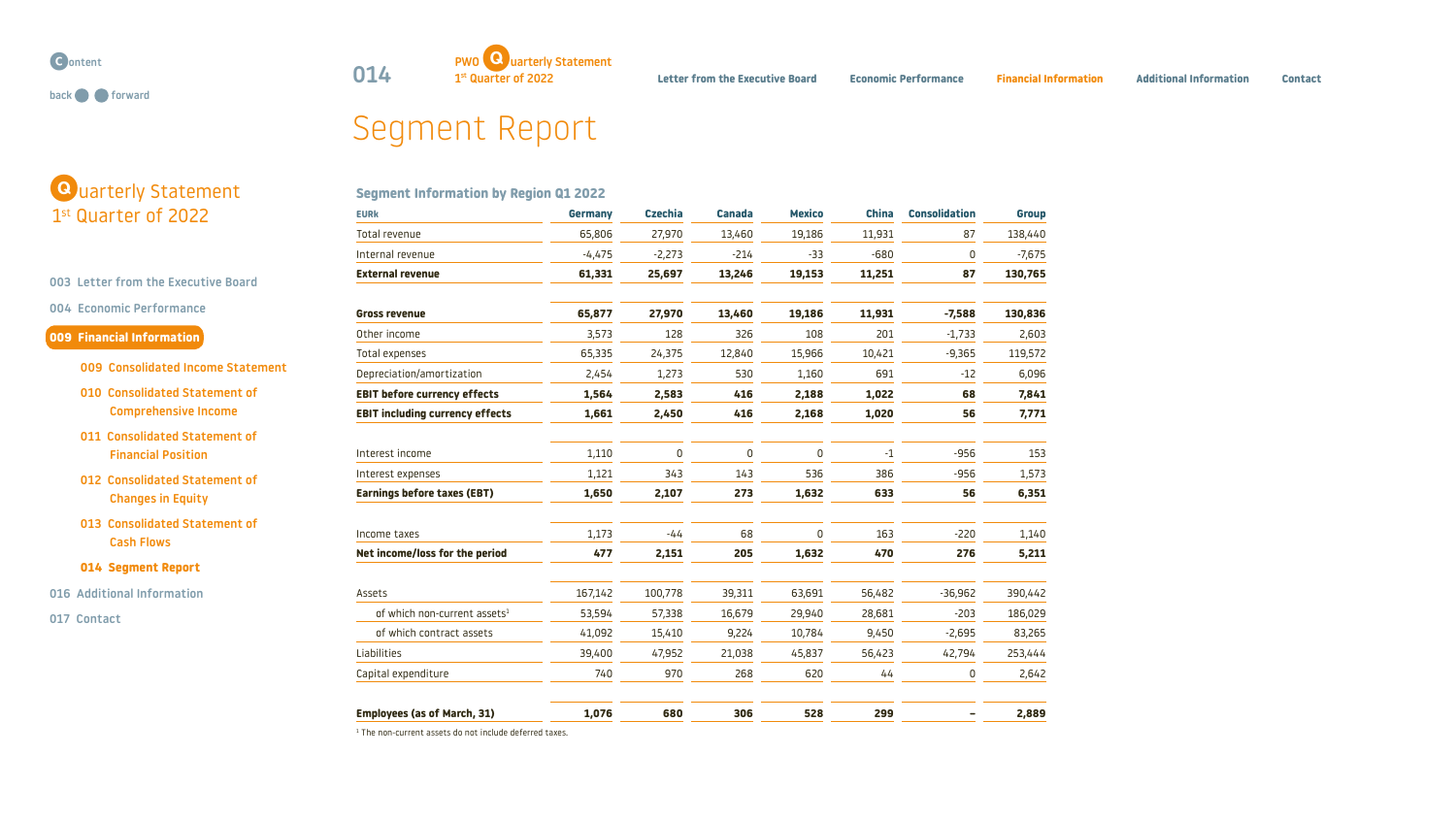

# Segment Report

| <b>Q</b> uarterly Statement<br>1st Quarter of 2022           |  |  |  |  |  |  |  |  |  |
|--------------------------------------------------------------|--|--|--|--|--|--|--|--|--|
| 003 Letter from the Executive Board                          |  |  |  |  |  |  |  |  |  |
| 004 Fconomic Performance                                     |  |  |  |  |  |  |  |  |  |
| 009 Financial Information                                    |  |  |  |  |  |  |  |  |  |
| 009 Consolidated Income Statement                            |  |  |  |  |  |  |  |  |  |
| 010 Consolidated Statement of<br><b>Comprehensive Income</b> |  |  |  |  |  |  |  |  |  |
| 011 Consolidated Statement of<br><b>Financial Position</b>   |  |  |  |  |  |  |  |  |  |
| 012 Consolidated Statement of<br><b>Changes in Equity</b>    |  |  |  |  |  |  |  |  |  |
| 013 Consolidated Statement of<br><b>Cash Flows</b>           |  |  |  |  |  |  |  |  |  |
| 014 Segment Report                                           |  |  |  |  |  |  |  |  |  |
| 016 Additional Information                                   |  |  |  |  |  |  |  |  |  |
| 017 Contact                                                  |  |  |  |  |  |  |  |  |  |

| <b>Germany</b> | <b>Czechia</b> | <b>Canada</b> | <b>Mexico</b> | <b>China</b>               | <b>Consolidation</b> | <b>Group</b> |
|----------------|----------------|---------------|---------------|----------------------------|----------------------|--------------|
| 58,618         | 20,609         | 7,378         | 16,378        | 12,230                     | 0                    | 115,213      |
| $-2,942$       | $-753$         | $-105$        | $-20$         | $-1,211$                   | 0                    | $-5,031$     |
| 55,676         | 19,856         | 7,273         | 16,358        | 11,019                     | 0                    | 110,182      |
| 58,804         | 20,609         | 7,378         | 16,378        | 12,230                     | $-5,032$             | 110,367      |
| 5,194          | 78             | 273           | 94            | 328                        | $-1,274$             | 4,693        |
| 60,675         | 17,797         | 7,598         | 13,366        | 10,184                     | $-6,364$             | 103,256      |
| 2,441          | 1,224          | 385           | 1,153         | 684                        | -8                   | 5,879        |
| 850            | 1,676          | $-281$        | 1,953         | 1,465                      | 24                   | 5,687        |
| 882            | 1,666          | $-332$        | 1,953         | 1,690                      | 66                   | 5,925        |
| 994            | 0              | 0             | 1             | 0                          | $-924$               | 71           |
| 1,192          | 187            | 118           | 515           | 443                        | $-924$               | 1,531        |
| 684            | 1,479          | $-450$        | 1,439         | 1,247                      | 66                   | 4,465        |
| 495            | $-41$          | $-112$        | 0             | 0                          | $-17$                | 325          |
| 189            | 1,520          | $-338$        | 1,439         | 1,247                      | 83                   | 4,140        |
| 201,574        | 88,104         | 33,181        | 59,408        | 55,397                     | $-48,765$            | 388,899      |
| 59,653         | 55,695         | 15,913        | 30,592        | 28,503                     | $-176$               | 190,180      |
| 37,018         | 11,045         | 7,703         | 11,617        | 9,044                      | $-4,868$             | 71,559       |
| 49,579         | 31,190         | 19,468        | 50,765        | 58,979                     | 65,851               | 275,832      |
| 1,044          | 550            | 264           | 97            | 96                         | 0                    | 2,051        |
|                |                |               |               | 318                        |                      | 2,998        |
|                |                |               |               | 1,276<br>508<br>626<br>270 |                      |              |

1 The non-current assets do not include deferred taxes.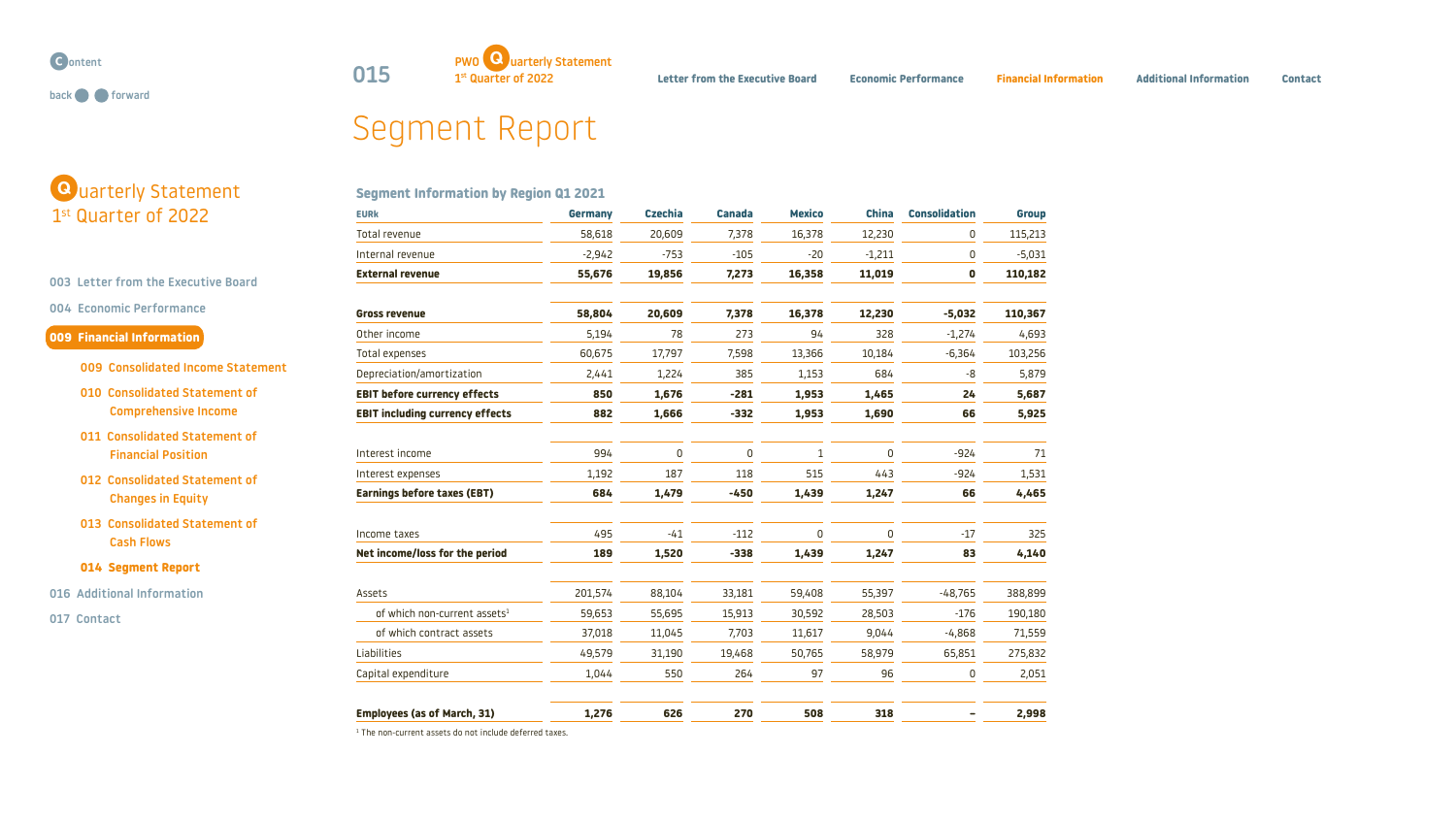Q uarterly Statement 1st Quarter of 2022

003 [Letter from the Executive Board](#page-2-0) 

004 [Economic Performance](#page-3-0) 

009 [Financial Information](#page-8-0) 

#### **016 [Additional Information](#page-15-0)**

017 [Contact](#page-16-0) 

# <span id="page-15-0"></span>Additional Information

**016** PWO **Q** uarterly Statement

### Governing bodies

There were no changes in the composition of the Executive Board and the Supervisory Board in the reporting period.

#### Members of the Executive Board

Carlo Lazzarini | Chairman/CEO Dr. Cornelia Ballwießer | CFO Johannes Obrecht | COO

### Members of the Supervisory Board

- Karl M. Schmidhuber | Chairman
- Dr. Georg Hengstberger | Deputy Chairman
- Andreas Bohnert | Employee Representative
- Carsten Claus
- Stefan Klemenz | Employee Representative
- Dr. Jochen Ruetz

### Financial Calendar

August 9, 2022 Interim Financial Report 2nd Quarter and First Half-Year of 2022 November 9, 2022 Quarterly Statement 3<sup>rd</sup> Quarter and 9 Months of 2022 November 28-30, 2022 German Equity Forum, Frankfurt/Main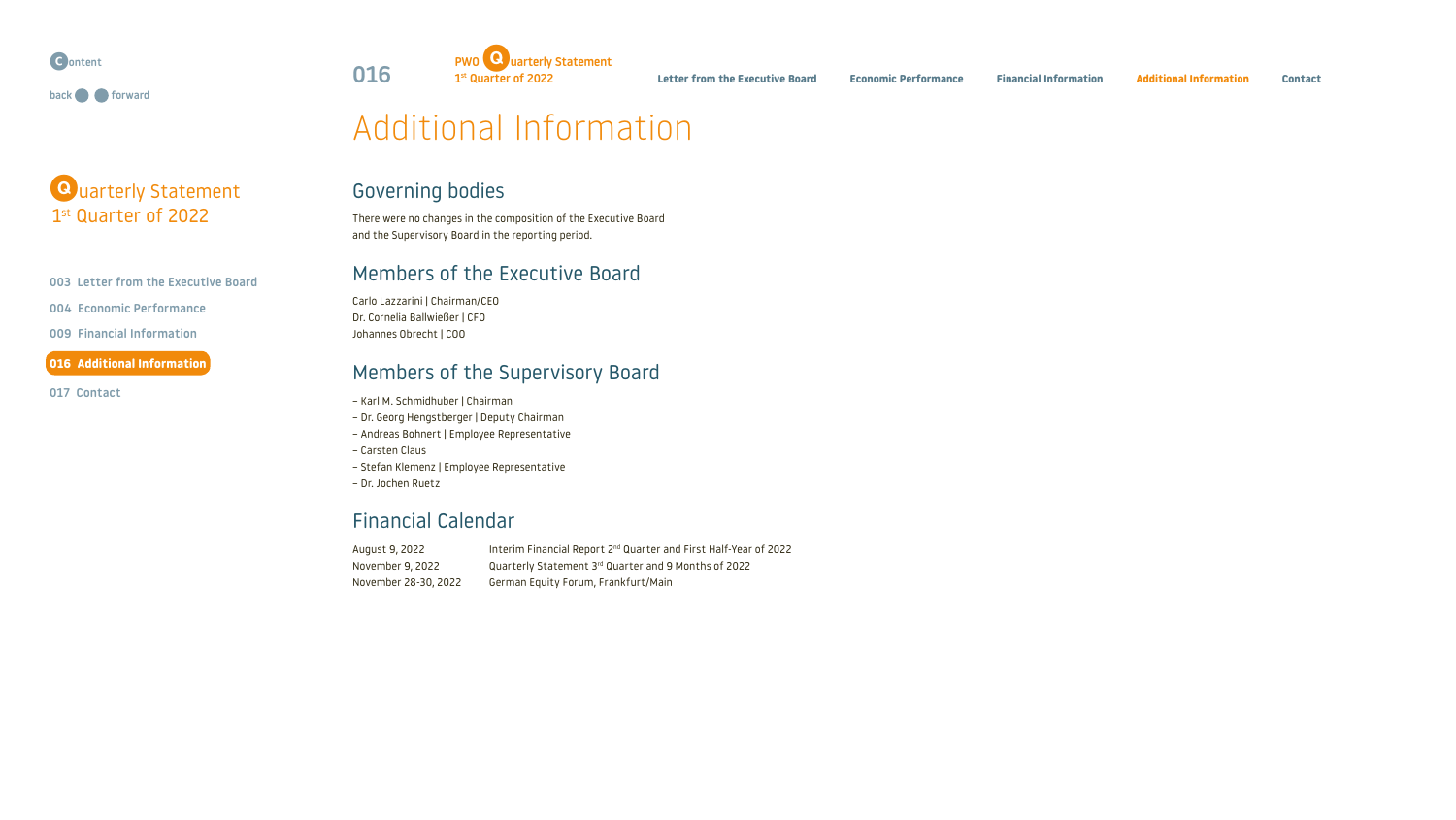Q uarterly Statement 1<sup>st</sup> Quarter of 2022

 [Letter from the Executive Board](#page-2-0)  [Economic Performance](#page-3-0)  [Financial Information](#page-8-0)  [Additional Information](#page-15-0) 

**017 [Contact](#page-16-0)** 

# **O17** PWO **Q** uarterly Statement

1st Quarter of 2022 **[Letter from the Executive Board](#page-2-0) [Economic Performance](#page-3-0) [Financial Information](#page-8-2) [Additional Information](#page-15-0) [Contact](#page-16-0)**

# <span id="page-16-0"></span>Contact

#### **Dr. Cornelia Ballwießer**

Chief Financial Officer

#### **Charlotte Frenzel**

Investor Relations & Corporate Communications Phone: + 49 7802 84-844 Email: [ir@progress-werk.de](mailto:ir%40progress-werk.de%20?subject=)

#### **Forward-looking statements and forecasts**

This quarterly statement contains forward-looking statements that are based on current assumptions, expectations, estimates, forecasts and other information currently available to the PWO Executive Board, and on assumptions, expectations, estimates, forecasts and budgets that are derived from these. The forward-looking statements should not be understood as guarantees of future developments and results that are mentioned therein. Various known and unknown risks and uncertainties, as well as other factors, may result in actual developments and results diverging significantly from estimates that are mentioned here explicitly or are contained implicitly. These factors include those that PWO has described in published reports, and which are available on the PWO website at **[www.progress-werk.de](http://www.progress-werk.de)**. Irrespective of statutory regulations, PWO accepts no obligation to update such forward-looking statements and to adjust them to future events or developments.

#### **Disclaimer**

Figures in this document are typically presented in EURk. Differences in the individual figures versus the actual amounts may emerge due to rounding. Such differences are not of a significant nature. For reasons of better readability, gender-neutral as well as gender-specific forms are used. Hereby all genders are expressly meant. The English translation of this document is provided for convenience of understanding only. In case of any different interpretation of the texts in German and English, the German version shall prevail.